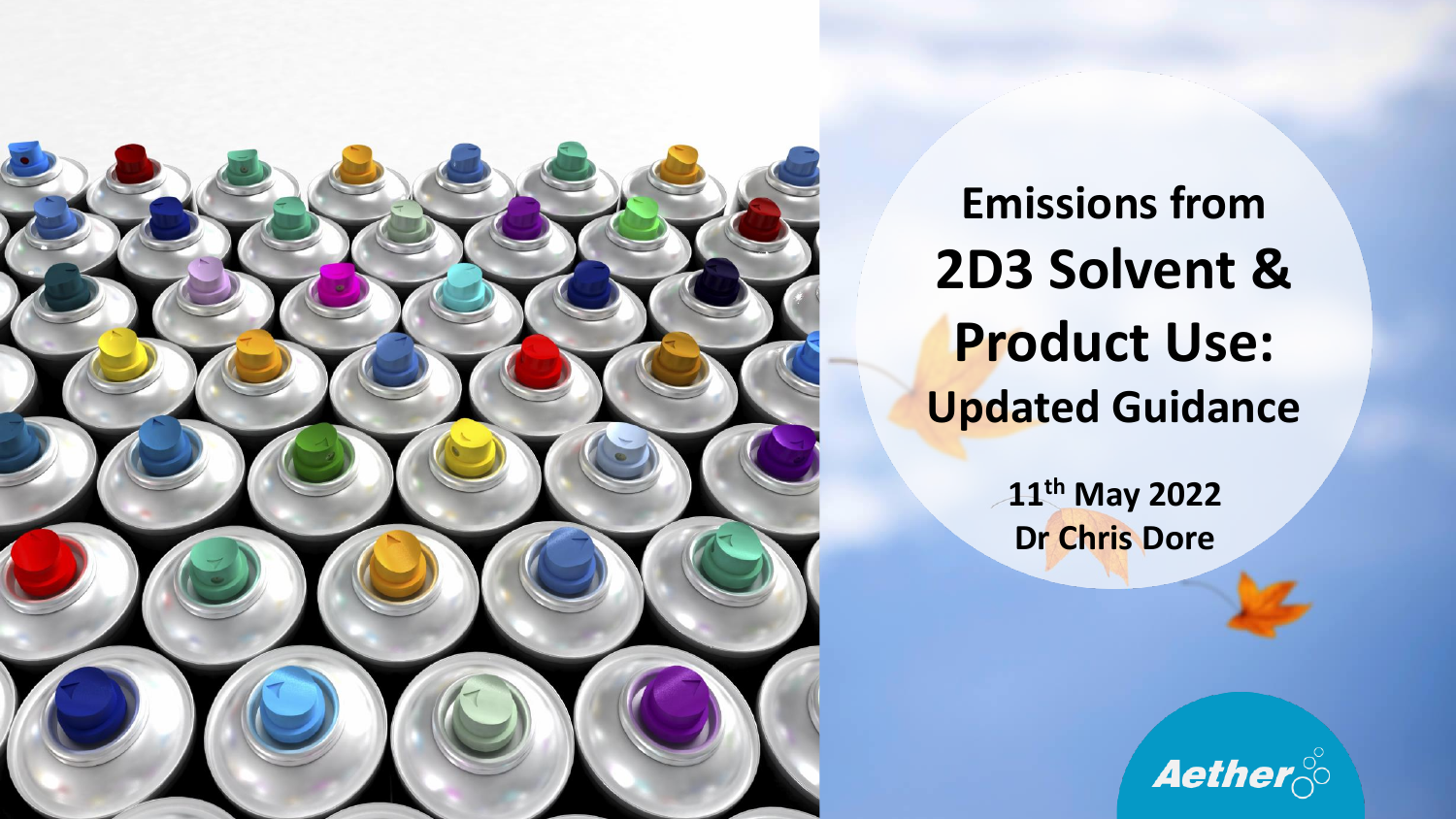#### 2D3 Solvent and Product Use

## **Contents**

*"Alcohol is a good solvent…"*

- 1. Challenges
- 2. Existing methodology
- 3. "Additional" guidance in the EMEP/EEA Guidebook

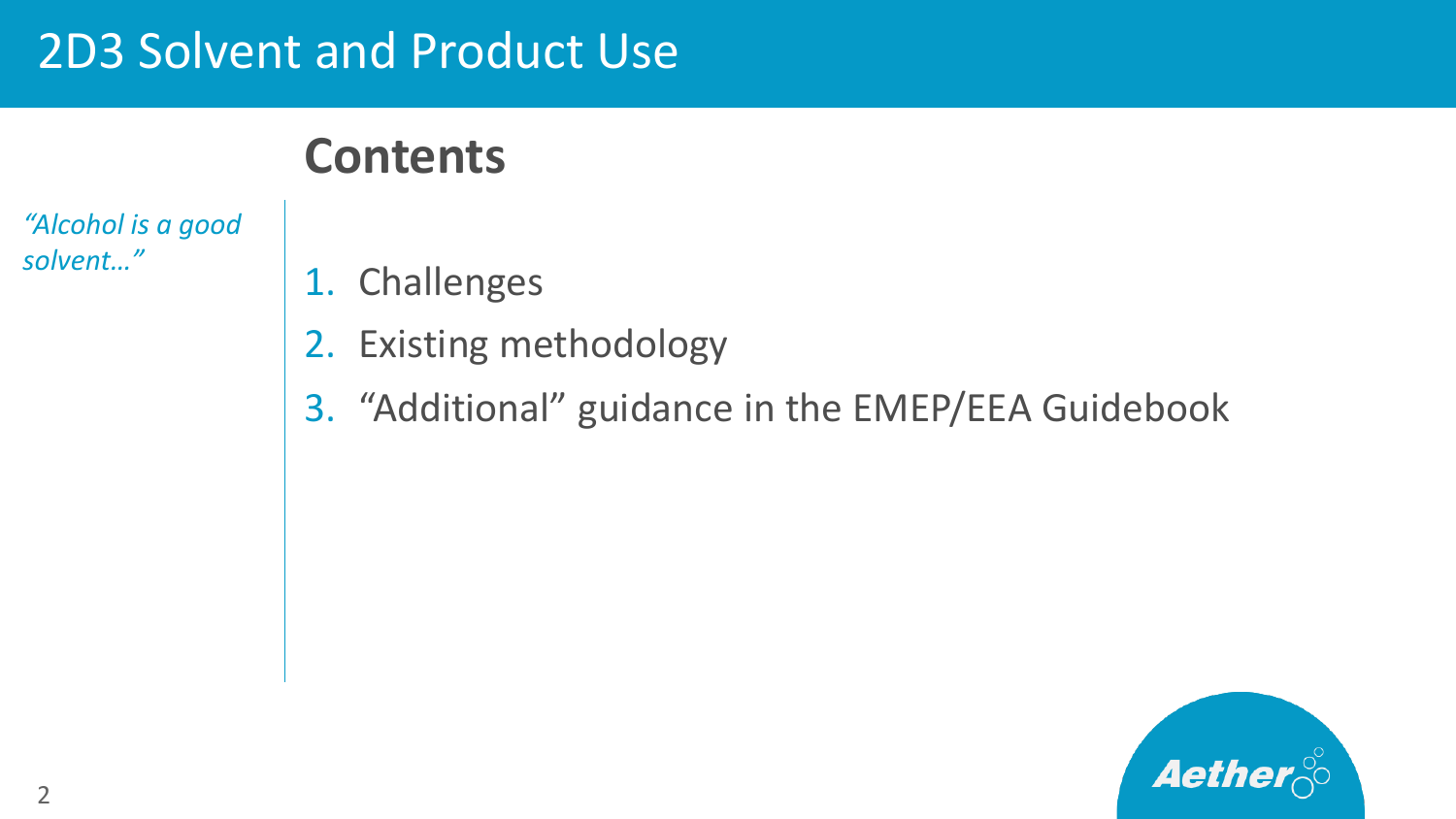# 1. Challenges

*"… it dissolves marriages, families and careers."*

### **Solvent and product use**

• One of the more difficult source sectors to estimate

#### • Many different types of source

- 2D3a Domestic solvent use including fungicides
- 2D3b Road paving with asphalt
- 2D3c Asphalt roofing
- 2D3d Coating applications
- 2D3e Degreasing
- 2D3f Dry cleaning
- 2D3g Chemical products
- 2D3h Printing
- 2D3i Other solvent use
- 2G Other product use
- Difficult to obtain reliable activity data
- Different reference information/estimates (Guidebook, ESIG, national estimates etc.)
- Cosmetics and toiletries
- Household products
- Construction/DIY
- Car care products
- Pesticides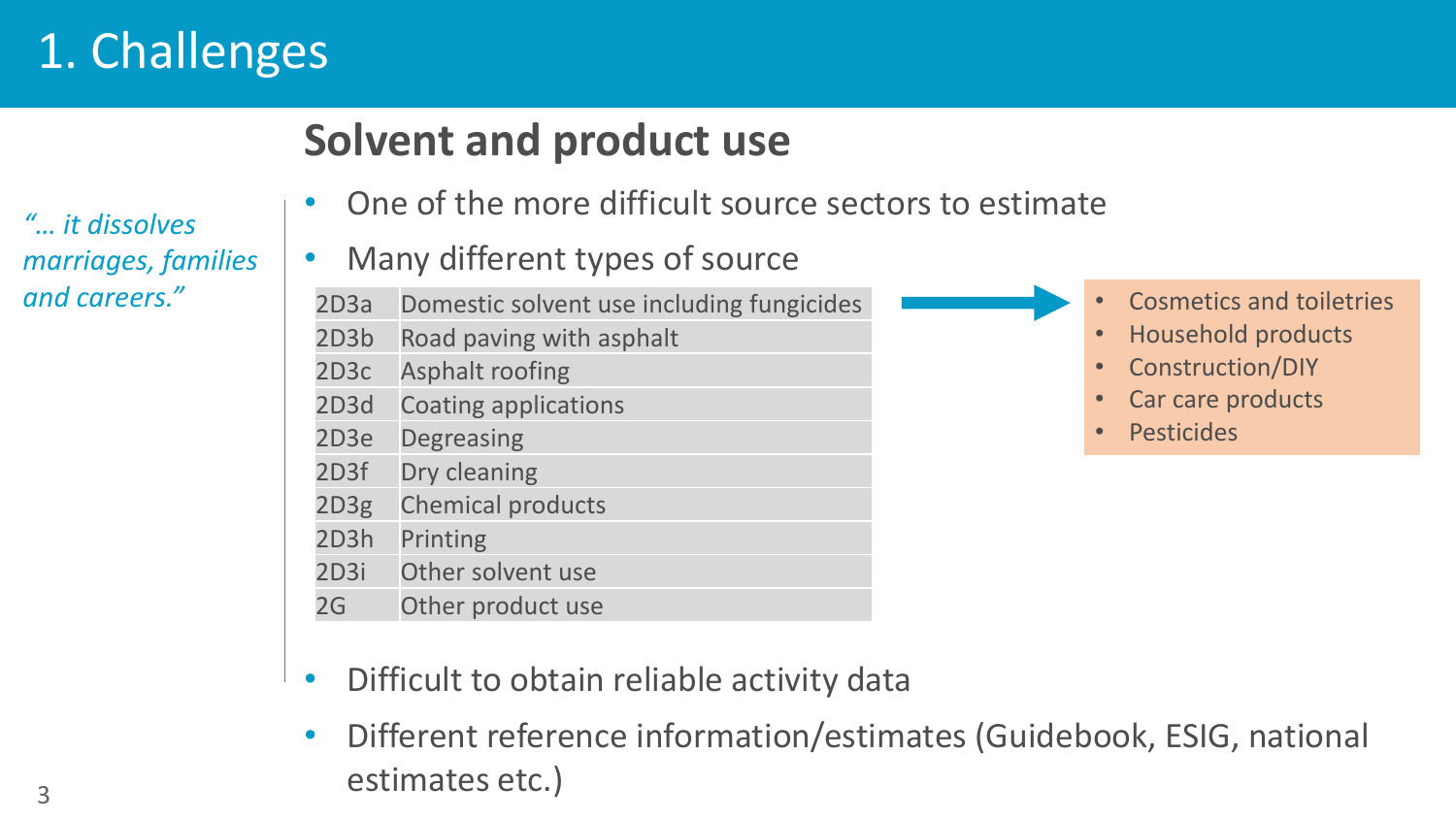## 2. Existing methodology and guidance

#### **EMEP/EEA Guidebook**

- **Tier 1:** A **per-capita** emission factor(western Europe, other countries)
- **Tier 2a:** Based on the amount of **solvent use**
- **Tier 2b:** Based on the use of **solvent-containing products**
- Challenges obtaining activity data, so…
- … in general, countries either use a **very detailed methodology**
- … or a **very simple T1 methodology**.
- A clear need for a **"more accessible" methodology** that is better than Tier 1 - improved **accuracy** & accounting for **EFs changing with time**.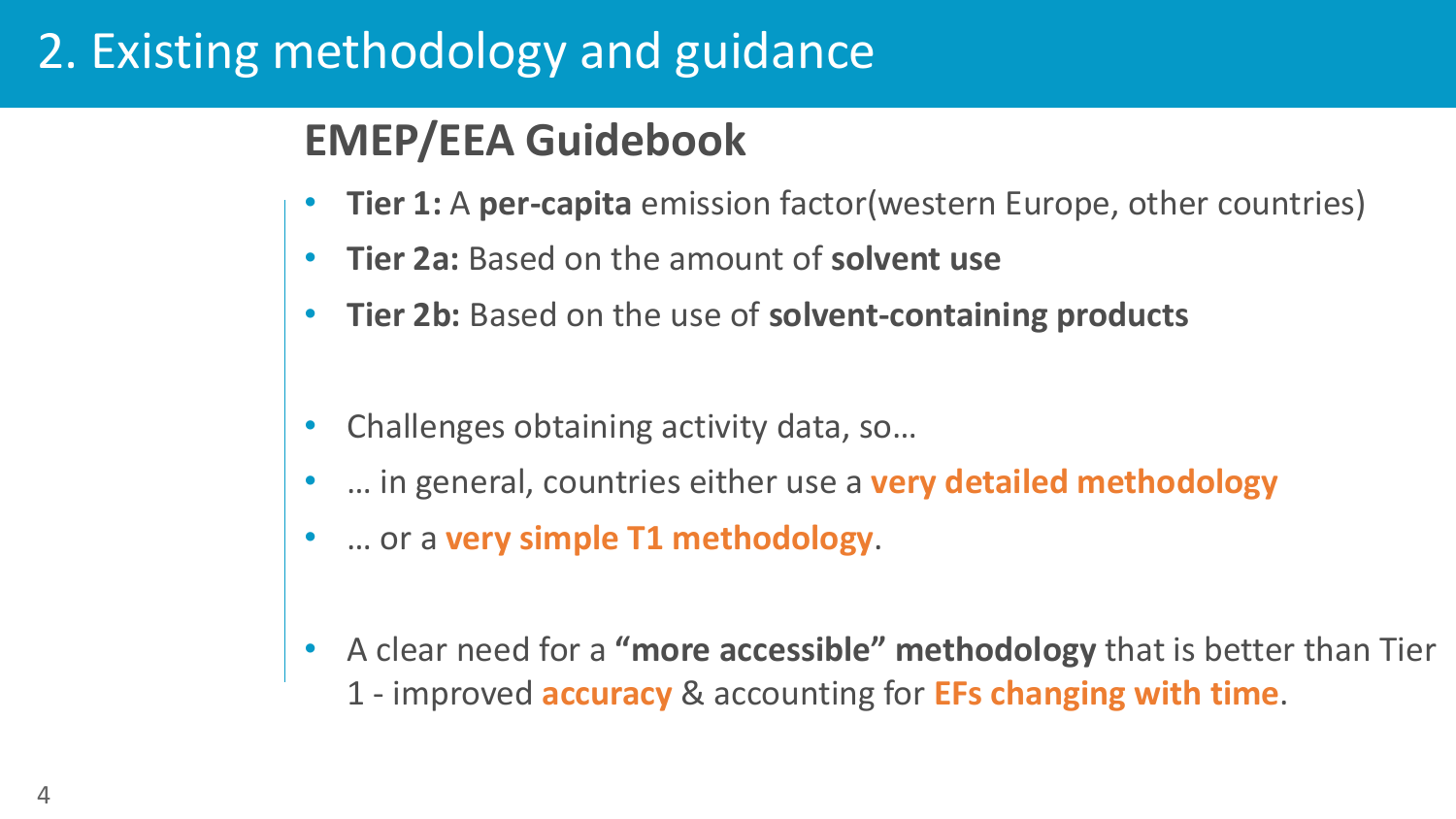#### **EC Project – supporting inventory improvements in MS**

- Project team working directly with MS inventory teams.
- Solvent and product use identified as **priority of improved guidance**
- Use information from the highly detailed inventories to create information that supports other countries (although some challenges still remain with activity data).

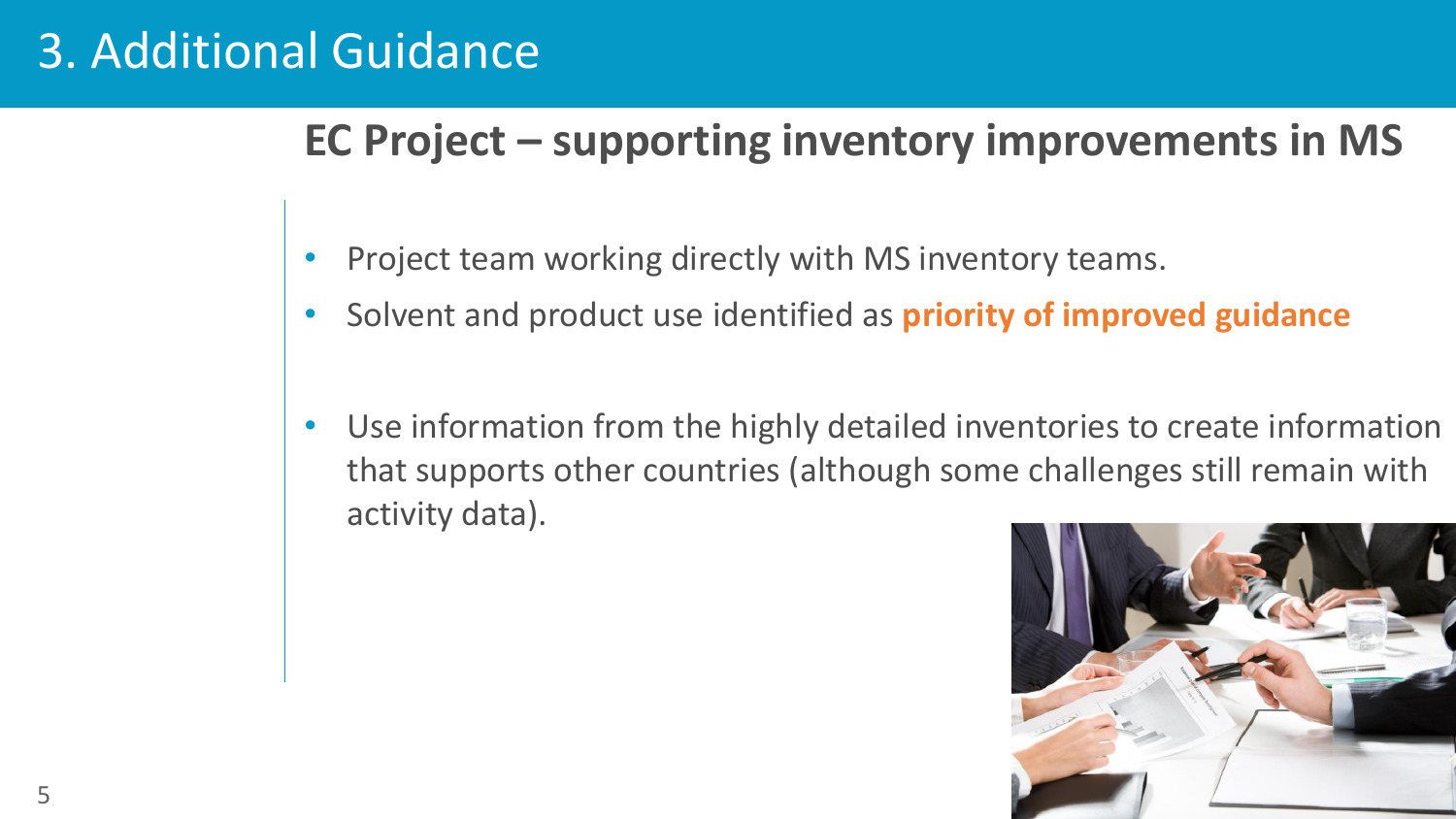#### **Content of the additional guidance**

- Advice about **different approaches**, e.g. how ESIG data can be used in the inventory
- Much more **detailed EFs**
- Demonstration of how **EFs change with time**
- Some advice about how **activity data** can be collected or derived
- Headline information doesn't change much... but we now have  $\sim$ 20 pages of tables!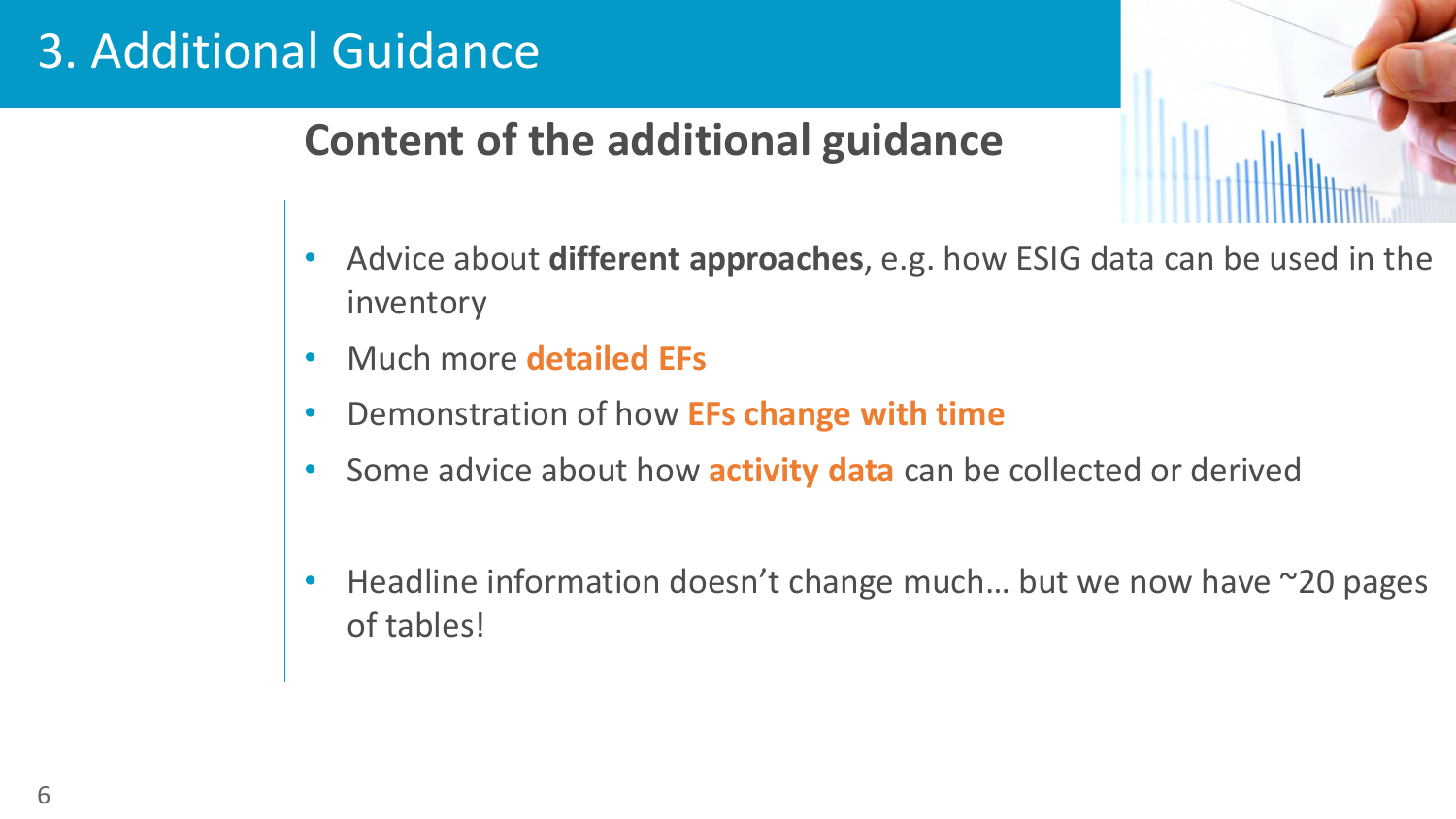#### **Content of the additional guidance**

Table 4: UK emission factors for non-aerosol personal-care products

| <b>Product Group</b>   | <b>Product Type</b>                        | <b>VOC content</b>         | % VOC   | <b>Emission factor</b> |
|------------------------|--------------------------------------------|----------------------------|---------|------------------------|
|                        |                                            | $(\overline{\frac{9}{6}})$ | emitted | (g/kg product)         |
| AP/Deodorants          | Roll-on                                    | 5%                         | 100%    | 50                     |
| AP/Deodorants          | <b>Stick</b>                               | 25%                        | 100%    | 250                    |
| AP/Deodorants          | Pump (non-aerosol type)                    | 75%                        | 100%    | 750                    |
| Bath/Shower            | Bath/Shower oil & gel                      | $2\%$                      | 5%      | $\mathbf 1$            |
| Beauty Aids: Eye       | Eye makeup                                 | $1\%$                      | 100%    | 10                     |
| Beauty Aids: Face/skin | Cleansers                                  | 5%                         | 100%    | 50                     |
| Beauty Aids: Face/skin | Astringent / Toner                         | 30%                        | 100%    | 300                    |
| Beauty Aids: Face/skin | Foundation / Concealer                     | 5%                         | 100%    | 50                     |
| Beauty Aids: Lip       | Lipstick / Lip Gloss                       | $1\%$                      | 100%    | 5                      |
| Beauty Aids: Nail      | Nail polish remover                        | 90%                        | 100%    | 900                    |
| Beauty Aids: Nail      | Nail polish                                | 70%                        | 100%    | 700                    |
| Beauty Aids: Nail      | Nail treatments/strengthener               | 66%                        | 100%    | 660                    |
| Creams                 | All types                                  | $1\%$                      | 100%    | 10                     |
| Fragrances             | Fine                                       | 85%                        | 100%    | 850                    |
| Fragrances             | Mass market                                | 70%                        | 100%    | 700                    |
| <b>Hair Care</b>       | Styling aids                               | 48%                        | 100%    | 475                    |
| Hair Care              | Conditioners, colouring & treatments       | $1\%$                      | 100%    | 10                     |
| <b>Hair Care</b>       | Shampoo                                    | $1\%$                      | 5%      | 0.5                    |
| Oral Care              | Mouthwash                                  | 20%                        | 5%      | 10                     |
| Oral Care              | Toothpaste                                 | $1\%$                      | 100%    | 10                     |
| Oral Care              | Denture fixatives                          | 2%                         | 100%    | 20                     |
| Powders                | All types                                  | 4%                         | 100%    | 35                     |
| Soaps                  | All types                                  | 3%                         | 5%      | 1.5                    |
| Sun Care               | Sun-protection,<br>&<br>self-<br>after-sun | 4%                         | 100%    | 40                     |
|                        | tanning                                    |                            |         |                        |

7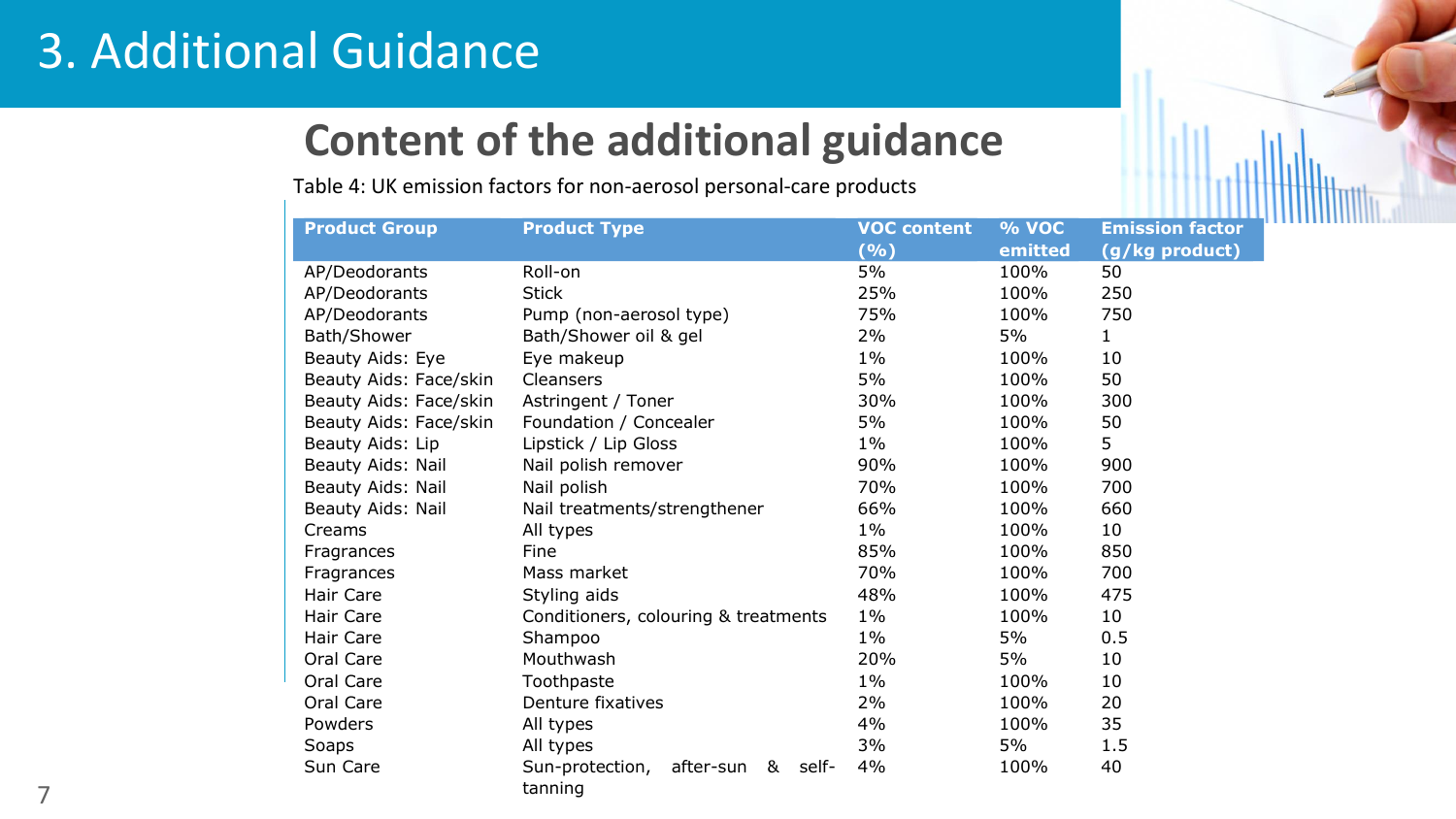#### **Content of the additional guidance**

Table 15: Solvent use and EFs in paint manufacture

| Year | <b>Activity data</b> | <b>Emissions</b> | <b>Emission factor</b> |
|------|----------------------|------------------|------------------------|
|      | Mg of solvent        | Mg VOC           | g VOC / Mg solvent     |
| 1990 | 214 343              | 9397             | 43 841                 |
| 2000 | 232 474              | 8 1 3 8          | 35 006                 |
| 2010 | 147 047              | 2 0 5 4          | 13 970                 |
| 2019 | 111 407              | 1464             | 13 139                 |

*French data - IIR 2021*